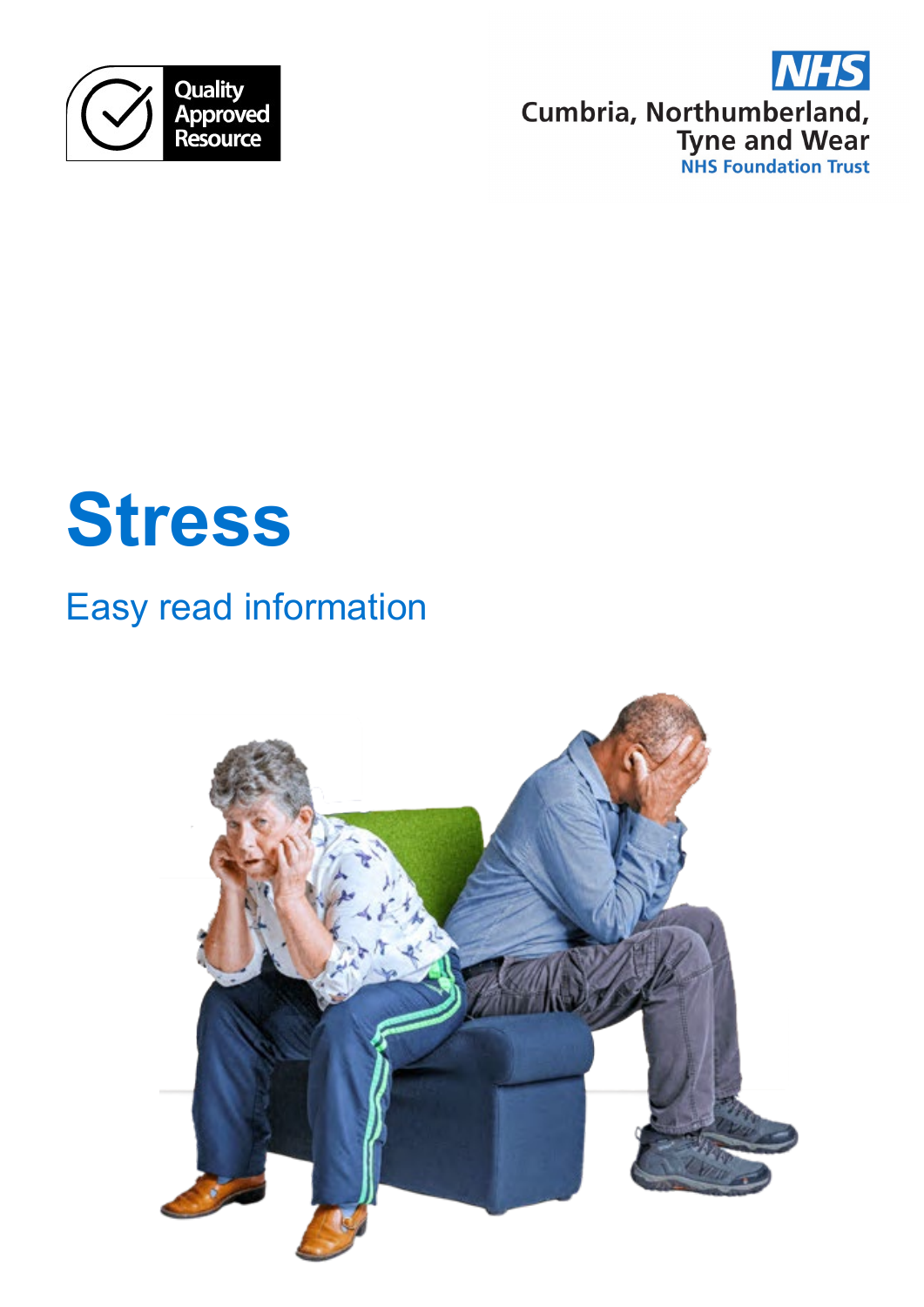# **Table of contents**

| About this leaflet<br>What is stress?<br>How you might feel if you are stressed | 3   |
|---------------------------------------------------------------------------------|-----|
|                                                                                 | 3   |
|                                                                                 | 4   |
| Why do people feel stressed?                                                    | 5   |
| There are lots of things you can try to help you feel less stressed             | - 6 |
| Where to get more help                                                          |     |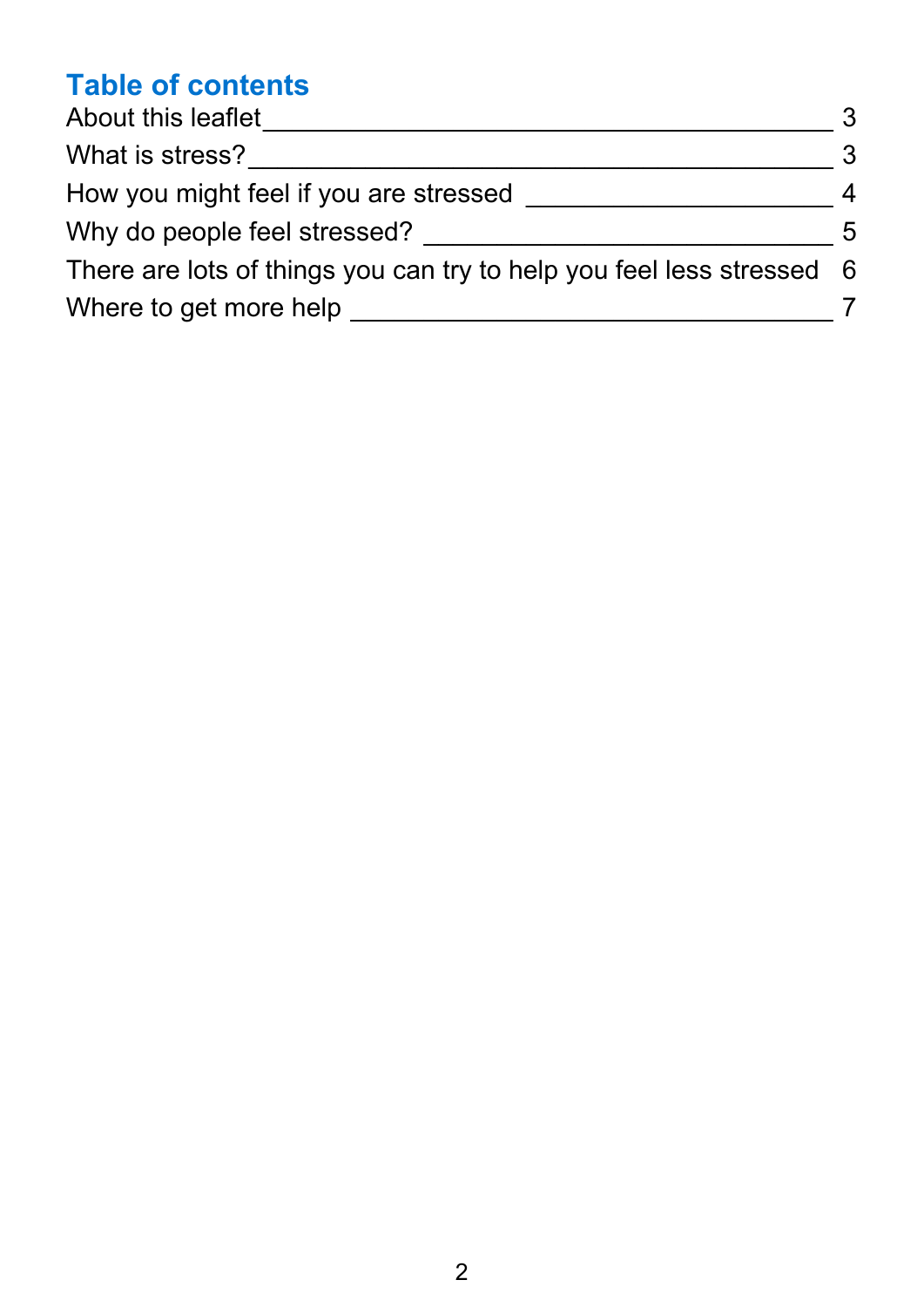#### **A member of staff or a carer can support you to read this booklet. They will be able to answer any questions that you have.**

# <span id="page-2-0"></span>**About this leaflet**

- This leaflet is about stress.
- It will tell you what might happen if you get stressed.
- It will tell you some things to help you feel better.

# <span id="page-2-1"></span>**What is stress?**



Stress is a word that lots of people use when they feel like things are getting too much to deal with.

Stress is different for everyone.

Some people find moving house stressful, this might not be a problem for others.

Most people feel stress at some time in their lives.

Stress can make you feel very poorly. You should get some help to make things better.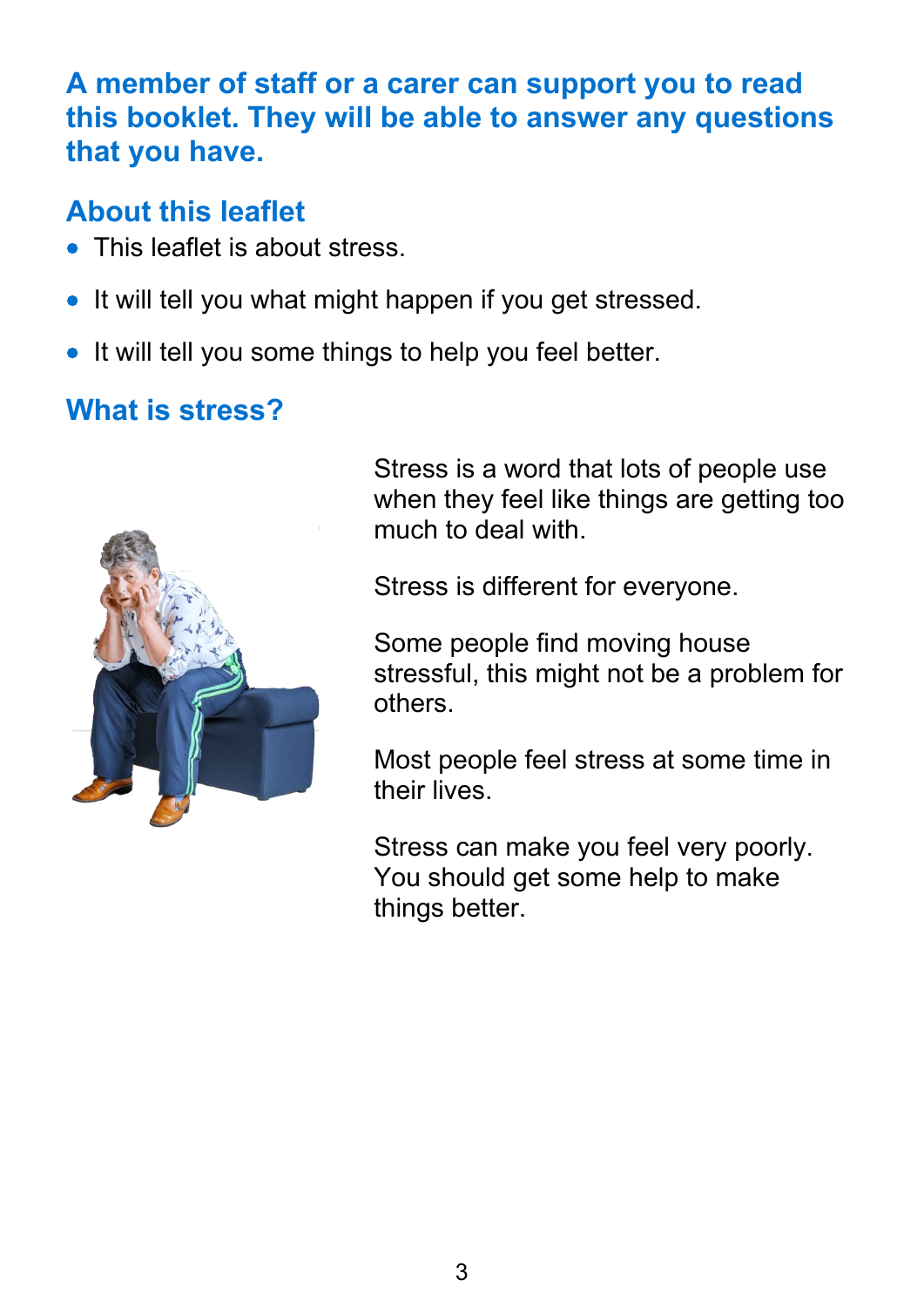# <span id="page-3-0"></span>**How you might feel if you are stressed**

Stress can affect how you feel and how you behave.



#### **You might feel:**

- Worried, nervous or tense.
- Down, or depressed.
- Irritable or angry.
- Unable to control your temper.
- Tired or not wanting to do anything or go anywhere.



#### **Your body might feel different:**

- You might get headaches or feel dizzy.
- You might sweat.
- Your heart might beat faster.
- You might get pains in your stomach.
- You might get pain in your muscles.
- You might think you might find it harder to breathe.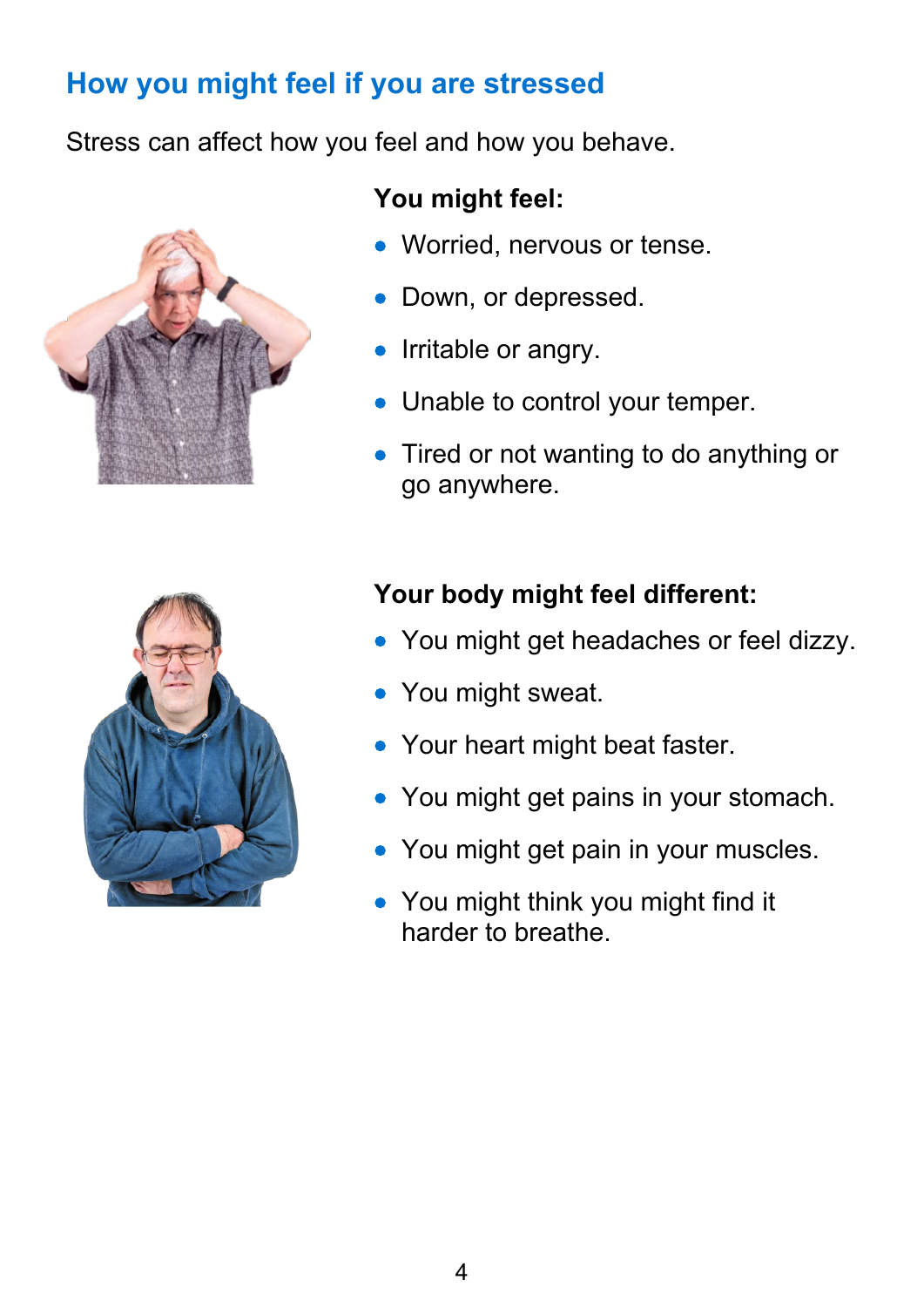

#### **You might behave differently:**

- You might get angry at people.
- You might start drinking or smoking more than normal.
- You might not want to eat much, or eat too much.
- You might have problems sleeping.
- If you have some of these things, you might be feeling stressed.

# <span id="page-4-0"></span>**Why do people feel stressed?**



Lots of things that happen in your life can make you feel stressed.

Things like:

- Someone close to you dying.
- A relationship ending.
- Losing your job or starting a new job.
- Having a lot of changes happening.
- Having health problems.
- Worrying about money.
- Moving house.
- Arguing with your friends or family.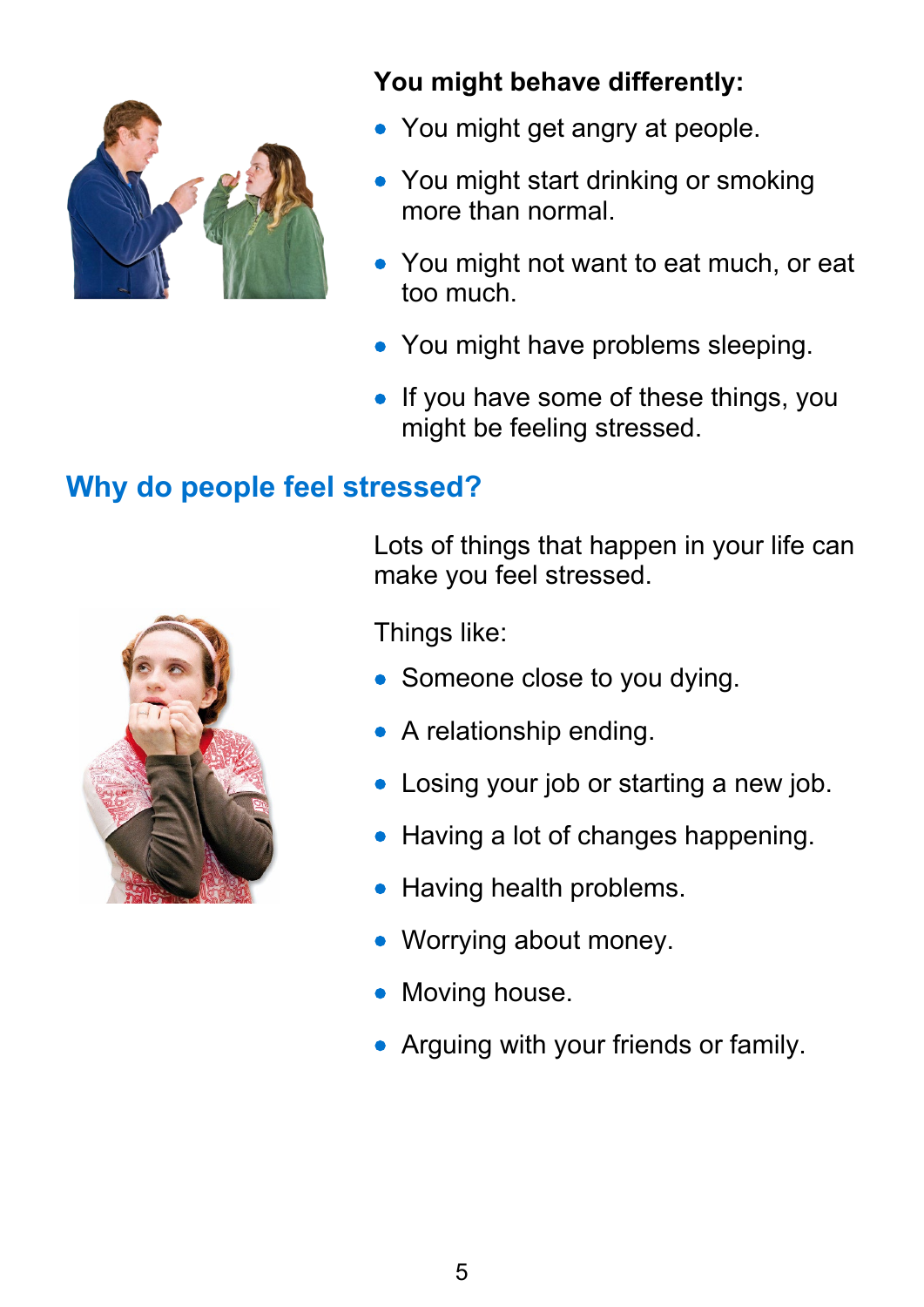# <span id="page-5-0"></span>**There are lots of things you can try to help you feel less stressed**



- Talk to people about how you are feeling.
- Try to think about good things that you like.



- Eat well.
- Plan your time, do one thing at a time and remember to take breaks.



• Relax – take time to enjoy yourself.





- Exercise.
- Talk to your doctor, if these things don't work.
- Have a holiday if you can.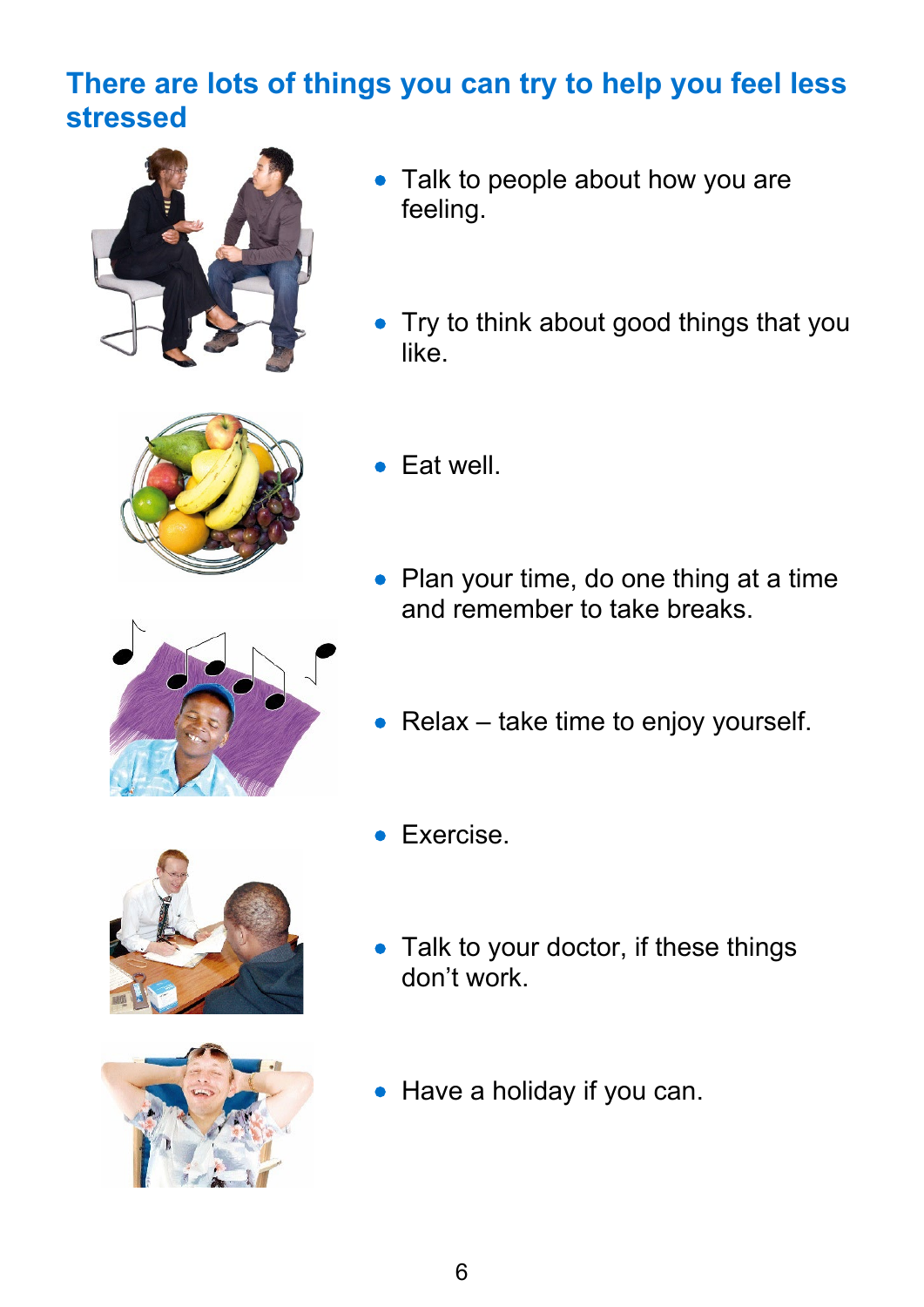# <span id="page-6-0"></span>**Where to get more help**

If you would like to get more help or information about stress, you can get in touch with these people:









#### **Mind Infoline**

Help and information and support. Telephone: 0300 123 3393 Email: info@mind.org.uk www.mind.org.uk

#### **Rethink**

Information and help for anyone who has mental health problems. Advice Service: 0808 801 0525 Email: advice@rethink.org www.rethink.org

#### **Samaritans**

Support for people in a crisis. Telephone: 116 123 Email: jo@samaritans.org www.samaritans.org

You can also get help and information from your doctor or nurse.